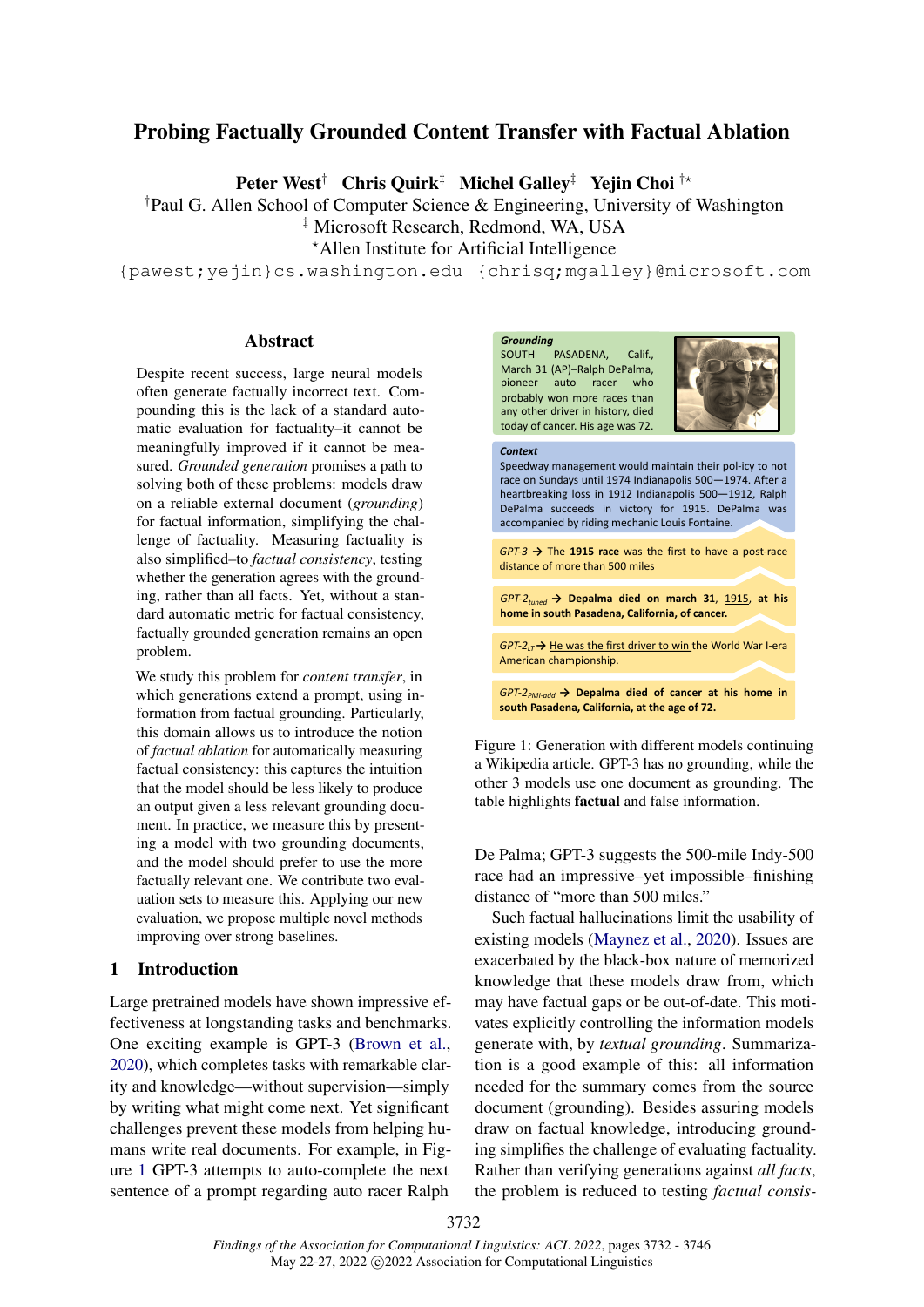*tency* with information in the grounding. However, measuring this automatically is an open problem.

In this work, we study factual consistency in the setting of Figure [1:](#page-0-0) generating the next sentence with grounded information. We refer to this as *content transfer* [\(Prabhumoye et al.,](#page-10-0) [2019;](#page-10-0) [Qin](#page-10-1) [et al.,](#page-10-1) [2019\)](#page-10-1)–transferring knowledge from a source document to continue a target document. Factual consistency has largely been studied in summarization, but content transfer introduces an exciting notion of control (the document being extended) which affects style, content, and factual selection.

Central to any study of factual consistency is defining a way to measure it. In this work, we introduce *factual ablation*, which asserts that an output y should be more likely when grounding  $q$  is more relevant. In particular, if grounding  $q$  entails y but g' does not,  $p(y|g)$  should be greater than  $p(y|g')$ ; the closer g and g', the more challenging the example. An evaluation set for factual ablation is constructed by collecting such grounding pairs to test models with. Content transfer is particularly suited for this: due to continuous edits in the underlying Wikipedia data, there are many instances of document pairs  $g, g'$  which are relevant to the same target document, but result in different continuations. Following a similar intuition to factual ablation, we propose both training-time and inference-time approaches that measure the effect grounding has on generation, to keep models on-topic and factually consistent with grounding.

Overall, our contributions bring the study of factual consistency to a new domain: content transfer. We propose *factual ablation*, then use this to generate evaluation data (both synthetic and natural). We propose multiple methods to improve factual consistency, carrying out a wide evaluation of models using lexical metrics, factual ablation, and human annotation, finding the superior model by factual ablation also achieves the best human-measured factual consistency. As natural generation models see increasing deployment, it is more important than ever to make sure they are factual and well controlled ([§7\)](#page-8-0). Studying this in highly applicable domains, like content transfer, is an important step in keeping models accountable.

# 2 Related Work and Background

#### 2.1 Textually Grounded Generation

Textual grounding is a common element of natural language generation tasks, wherein a textual input is used to provide facts and information for decoding. One of the most popular tasks following this paradigm is abstractive summarization [\(Narayan](#page-10-2) [et al.,](#page-10-2) [2018;](#page-10-2) [Rush et al.,](#page-10-3) [2015\)](#page-10-3), in which generation y should shorten and capture the salient information in source g. Other tasks extent beyond summarization, for example grounded dialogue [\(Dziri et al.,](#page-9-2) [2021\)](#page-9-2) and content transfer [\(Prabhu](#page-10-0)[moye et al.,](#page-10-0) [2019\)](#page-10-0) (studied here). These tasks add the additional constraint that the generation  $y$  must adhere to some existing context  $c$ , either previous dialogue turns or a document being extended (respectively).

## <span id="page-1-0"></span>2.2 Factuality and Factual Consistency

Recent work [\(Maynez et al.,](#page-9-1) [2020\)](#page-9-1) observes that strong neural models, although fluent and creative, often hallucinate information. Indeed, for all summarization models tested by [Maynez et al.](#page-9-1) [\(2020\)](#page-9-1), over 70% of generations included information not directly entailed by the grounding g. However, they observe that some of this information is still factually correct. This naturally yields 2 notions of correctness for textually grounded generation: *factuality* and *factual consistency* (or *faithfulness*). Factuality concerns the universal correctness of a generation–is the model output factual regardless of grounding  $q$ ? Factual consistency more specifically probes whether the generation adheres to grounding  $q$ . Our work probes the much more tractable problem of factual consistency.

A significant portion of past work on factuality and factual consistency in generation has focused on abstractive summarization [\(Pagnoni et al.,](#page-10-4) [2021;](#page-10-4) [Goyal and Durrett,](#page-9-3) [2021;](#page-9-3) [Cao and Wang,](#page-9-4) [2021;](#page-9-4) [Aralikatte et al.,](#page-8-1) [2021\)](#page-8-1). Yet as mentioned above, textually grounded generation extends beyond summarization, and some works explore notions of factuality in other domains such as conversation [\(Shuster et al.,](#page-10-5) [2021\)](#page-10-5) or table-to-text generation [\(Liu et al.,](#page-9-5) [2021\)](#page-9-5). Similarly, we explore these notions outside of direct summarization, instead focusing on grounded content transfer [\(Prabhumoye](#page-10-0) [et al.,](#page-10-0) [2019\)](#page-10-0).

Much work in this area concerns improving factuality and factual consistency [\(Shuster et al.,](#page-10-5) [2021;](#page-10-5) [Zhu et al.,](#page-10-6) [2021;](#page-10-6) [Nan et al.,](#page-10-7) [2021;](#page-10-7) [Mao et al.,](#page-9-6) [2020;](#page-9-6) [Aralikatte et al.,](#page-8-1) [2021\)](#page-8-1). While this is one aspect of our work, we also aim to improve automatic evaluation, for which a single standard metric has not emerged. Some works evaluate factuality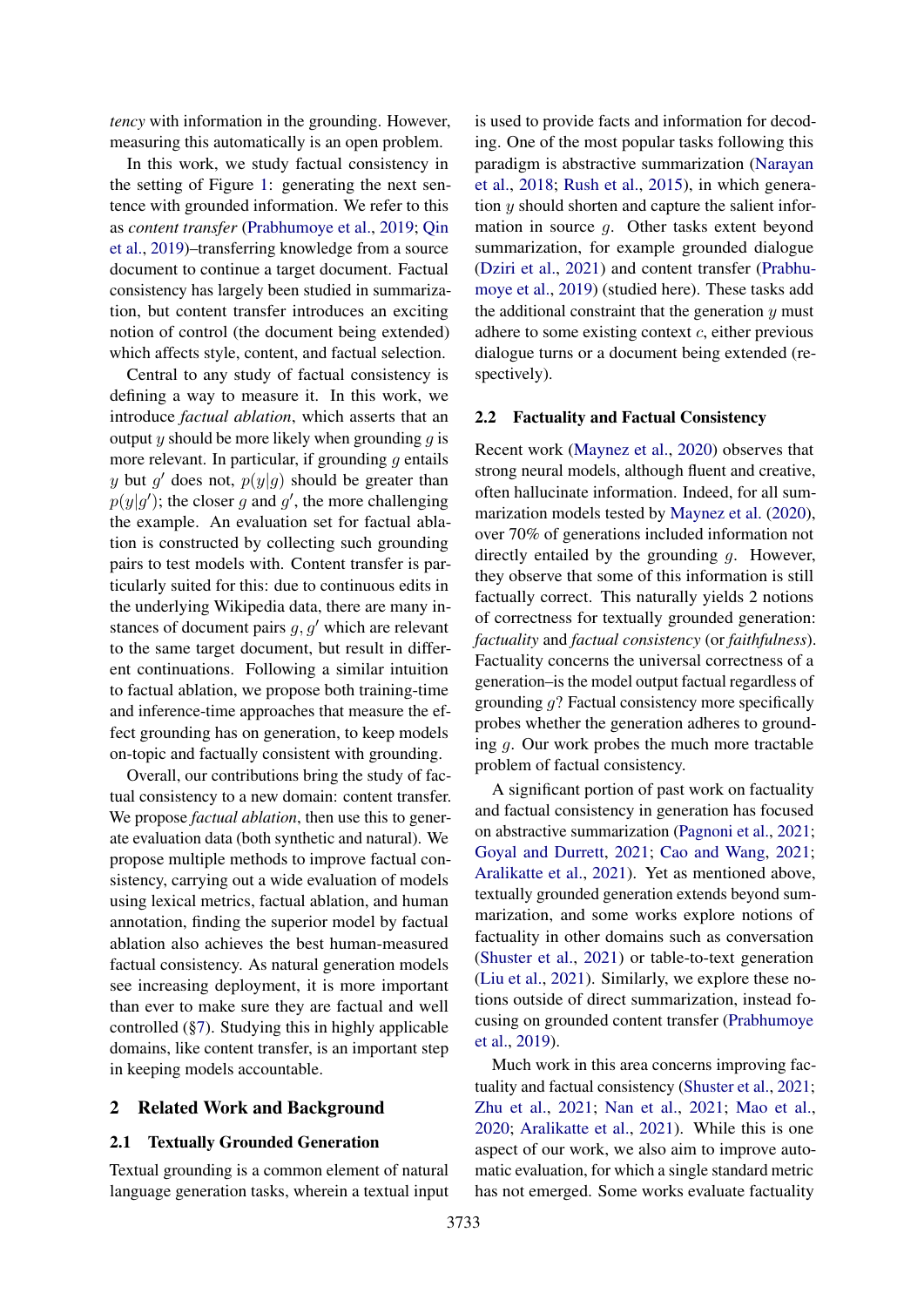and consistency with extraction [\(Goodrich et al.,](#page-9-7) [2019;](#page-9-7) [Zhang et al.,](#page-10-8) [2020\)](#page-10-8) or question answering [\(Wang et al.,](#page-10-9) [2020;](#page-10-9) [Durmus et al.,](#page-9-8) [2020;](#page-9-8) [Nan et al.,](#page-10-7) [2021\)](#page-10-7). Others use notions of entailment [\(Falke](#page-9-9) [et al.,](#page-9-9) [2019\)](#page-9-9), or simply train end-to-end models to judge these aspects directly [\(Kryscinski et al.,](#page-9-10) [2020\)](#page-9-10). We instead focus on the effect of excluding relevant information from the grounding–for a factual model, removing this information should lower the probability of the ground-truth generation. [Xie](#page-10-10) [et al.](#page-10-10) [\(2021\)](#page-10-10) follow a similar intuition, although they explicitly mask relevant information while we offer a plausible alternative grounding.

Finally, some work in this area studies the need to evaluate metrics of factuality and consistency [\(Gabriel et al.,](#page-9-11) [2020;](#page-9-11) [Pagnoni et al.,](#page-10-4) [2021\)](#page-10-4), and to generally characterize and annotate the mistakes of models [\(Maynez et al.,](#page-9-1) [2020;](#page-9-1) [Pagnoni et al.,](#page-10-4) [2021;](#page-10-4) [Goyal and Durrett,](#page-9-3) [2021\)](#page-9-3)

# 2.3 Loss Truncation

Loss Truncation [\(Kang and Hashimoto,](#page-9-12) [2020\)](#page-9-12) improves conditional models by only training on the top-c examples, ranked by dynamically updated model loss. This is broadly applicable to conditional models with a noisy learning signal, and we include two baselines using this approach.

# 3 Methodology

Here, we bring factual consistency to a new domain, content transfer, which is the task of extending context  $c$  with content from a grounding document g. We discuss the task  $(\S3.1)$ , and our major contributions: novel methods for judging ([§3.2\)](#page-2-1) and improving ([§3.3\)](#page-4-0) factual consistency in this setting.

#### <span id="page-2-0"></span>3.1 Task: Content Transfer

Recent work studying factual consistency has largely focused on summarization: models are given a source document  $q$  (grounding) as input, and output a shorter summary text  $y$  capturing the most salient information from g. Summarization is a natural domain to study factual consistency–the source document typically contains all information needed for the summary–but the need for factual consistency is not exclusive to summarization, and more domains should be explored.

Here, we expand this study to the *content transfer* task. As in summarization, models are given grounding  $q$ , and must output text  $y$  using information from  $g$ . However,  $y$  must also fit a context

c, which significantly narrows the range of reasonable outputs from the open-ended summarization task, to those that fit the context. [Prabhumoye et al.](#page-10-0) [\(2019\)](#page-10-0) also note the ineffectiveness of extractive methods for this task. This obviates issues of model understanding that underlie factual consistency errors: while summarization models can often copy text directly, ensuring factual consistency regardless of understanding, content transfer models *must* reformulate information to fit the context.

[Prabhumoye et al.](#page-10-0) [\(2019\)](#page-10-0) introduces this task, and we follow their use of Wikipedia data for content transfer: given a partial Wikipedia article c, models extend c with a next-sentence  $\hat{y}$ , using information from the grounding document  $q$  referenced by the true next-sentence  $y$ ;  $q$  contains the factual basis for y. The dataset contains 600K training examples, 6K validation examples, and 50K test examples. Measuring factual ablation on this original dataset is not an option as there is only one piece of grounding per-example, and so we describe two paths to generating evaluation data for this purpose below.

Content transfer is formally defined as the task of generating a next-sentence  $\hat{y}$  for context c which is (i) coherent, and fits  $c$  (ii) factually and (iii) stylistically, while (iv) only utilizing information from grounding document g. Note here, (iv) requires factual consistency, which is a stronger notion than overall factuality ([§2.2\)](#page-1-0): We don't allow models to introduce facts that are not directly entailed by g. Even strong pretrained models can make factual errors when writing from memory (Figure [1\)](#page-0-0).

Central to our study is the degree to which each above condition must be met to have an effective model. Conditions i-iii are not absolute constraints. A reasonable generation may be a bit awkward or not perfectly fit c. On the other hand, an effective model *must* follow condition iv completely. While satisfaction of all of i-iv may be noisy in both the training dataset and tuned models, our approach will focus on addressing this noise for condition iv.

## <span id="page-2-1"></span>3.2 Measure: Factual Ablation

Although the content transfer dataset from [Prabhu](#page-10-0)[moye et al.](#page-10-0) [\(2019\)](#page-10-0) includes evaluation data, it takes a standard reference-comparison format, wherein a ground-truth target  $y$  is provided for comparison with generations. Automatic comparison between generations and a reference does not specifically test for factual consistency; indeed lexical overlap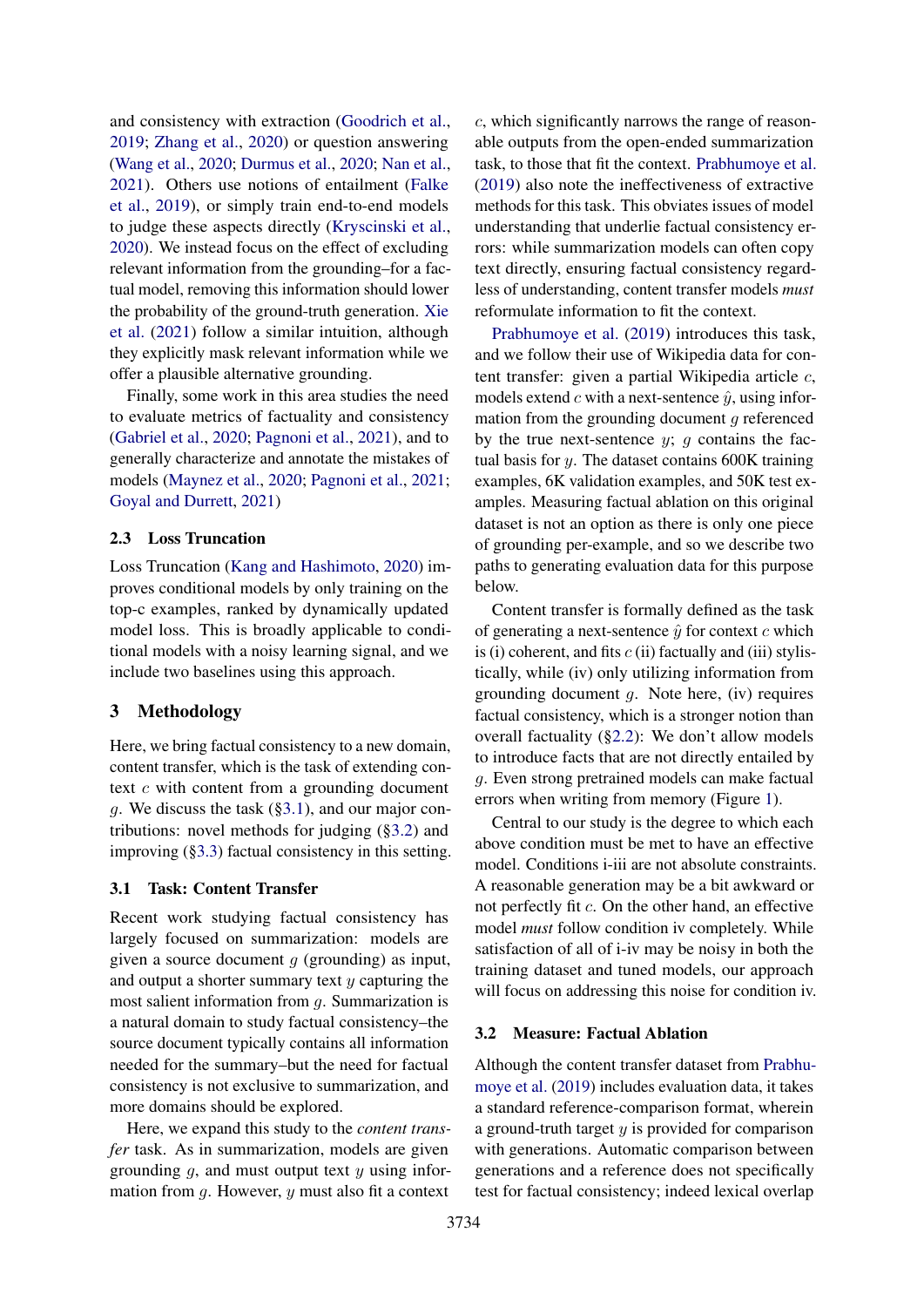metrics show low correlation with notions of factuality (e.g. ROUGE in [Falke et al.](#page-9-9) [2019\)](#page-9-9). Thus, we propose a new measure–*factual ablation*–for judging factual consistency of models in this setting. To do this, we construct a secondary evaluation set.

Intuitively, content transfer models should be less likely to output next-sentence  $y$  as fewer facts in  $y$  are supported by grounding  $q$ . Factual ablation tests this: As relevant facts are *ablated* from g  $(\rightarrow g')$  then y should become less likely under a grounded generation model  $P$ , as it becomes less factually supported. To define this precisely, suppose we have 2 grounding documents  $g, g'$  s.t.  $g \implies y$  (*g entails y*) and  $g' \implies y$ , then we should have:

$$
P(y|c, g) > P(y|c, g') \tag{1}
$$

In words, model  $P$  follows factual ablation if it prefers to generate target  $y$  given grounding  $q$  that entails  $y$ , over  $g'$  that does not (i.e. contains a subset of the information necessary for  $y$ ).

Factual ablation is a necessary condition for a completely factually consistent model<sup>[1](#page-3-0)</sup>: if a model will only output facts contained in grounding q (consistent), then  $P(y|c, g') = 0$  as g' contains only a subset of facts in  $y$ , by definition. As a proxy for factual consistency, factual ablation is also easier to measure directly. Simply, two pieces of grounding are needed:  $q$  which contains information entailing  $y$  and  $g'$  which has a strict subset of this. Then we judge factual ablation for the model by comparing  $P(y|c, g)$  and  $P(y|c, g')$ .

We propose a number of ways to compare these values. The most straightforward is *accuracy*, the frequency of:

$$
(accuracy) P(y_i|c_i, g_i) > P(y_i|c_i, g'_i)
$$
 (2)

or how often model  $P$  is less likely to produce target  $y$  given ablated grounding  $g'$ . However, we are interested in the *generative* qualities of the model P, whether having access to fewer relevant facts *significantly* decreases generation probability for y. High accuracy only requires the probability drop, perhaps a trivially small amount, not indicative of the model's generation properties. Indeed, we find even a zero-shot language model (GPT-2) achieved accuracy close to tuned models (Table [2\)](#page-6-0). While the zero shot model detects changes in grounding, the difference is minute.

Thus, we offer a second metric that enforces a *significant* change in probability– *marginaccuracy*, which is how often the following holds:

$$
(acc_{marg}) \log(P(y|c, g)) > m + \log(P(y|c, g'))
$$

where margin  $m$  is a parameter. This comes with a simple interpretation: the number of examples where having less factual support *significantly* decreases generation probability, with significance defined by margin m. For example, setting  $m =$  $log(100)$  requires y to be at least 100 times less likely under  $g'$  than  $g$  to be considered a success.

In experiments, the margin giving the clearest spread of models is highly dataset-depending, with a smaller margin needed when grounding  $q$  and ablated grounding  $g'$  are more similar. The order of model performance will typically remain the same for different margins, but a poorly picked margin can result in less useful information–a large margin for datasets in which  $g$  and  $g'$  are close can result in most models close to 0 (too difficult) while a small margin when  $g$  and  $g'$  are far apart can similarly result in most models close to 100 (too easy). For example, taking  $m = 0$  corresponds to pure accuracy, which we find does not give much separation between model performance. We suggest picking a margin m that results in an informative spread, or reporting multiple margins if this is difficult.

While directly measuring factual consistency outside of human evaluation is complicated, factual ablation is easily measured by constructing datasets with grounding pairs  $g, g'$ . We construct both a handcrafted synthetic set with manually ablated grounding ([§3.2.1\)](#page-3-1) and a natural set which leverages the edit structure of Wikipedia ([§3.2.2\)](#page-4-1). Note that grounding  $g, g'$  should be as similar as possible while still correct, for a meaningful and challenging example.

#### <span id="page-3-1"></span>3.2.1 Synthetic Evaluation

Deliberate and purposeful edits offer a simple path to evaluating aspects of models [\(Ribeiro et al.,](#page-10-11) [2020\)](#page-10-11). As such, one approach we offer for generating evaluation data for factual ablation is using handcrafted examples, by editing. We make pointedits to the grounding document  $g$  to produce  $g'$ which has strictly fewer facts in common with target y, easily producing correct and interpretable factual ablation examples.

We construct a set of synthetic examples by editing single pieces of information in both the ground-

<span id="page-3-0"></span><sup>&</sup>lt;sup>1</sup>Given  $P(y|c, g) > 0$  for original grounding q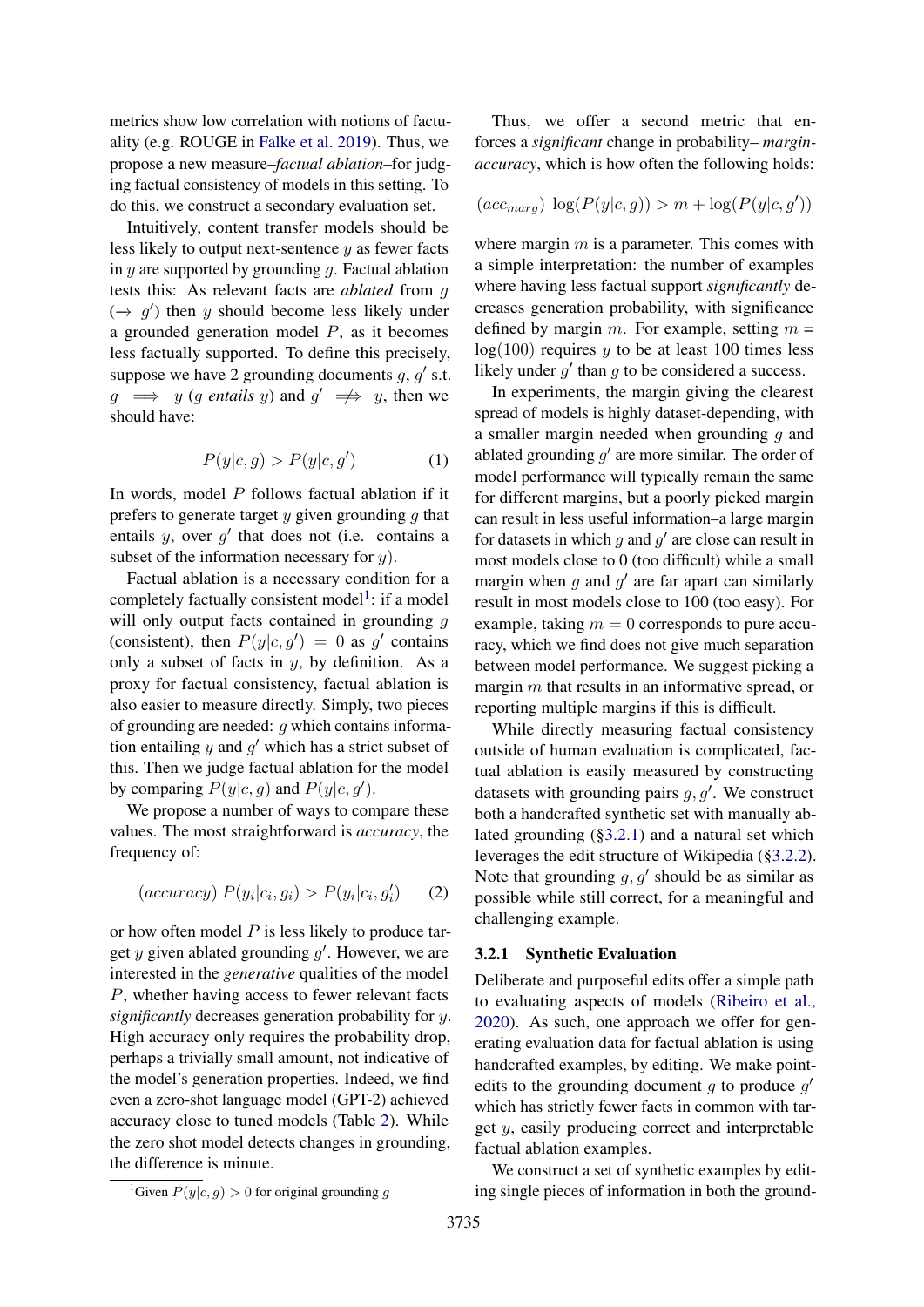ing  $g$  and target  $y$ , producing  $g'$  and  $y'$  which share this modified fact. This yields two examples:

$$
(g, g', c, y) \text{ and } (g', g, c, y')
$$

where y should prefer g and  $y'$  should prefer  $g'$ . We limit edits to two types of information: numerical (changing numbers: e.g., four miners became stuck  $\rightarrow$  two miners became stuck) and chronological (the Queen toured Canada in March  $→$  the Queen toured Canada in April). These edits are only made for examples where (i) the fact is not commonly known (i.e. the grounding is required), (ii) changing it does not violate any obvious commonsense restrictions and (iii) the fact appears in both the grounding  $q$  and target  $y$ . Our resulting dataset contains 162 such examples (see appendix for example). Note, from an ethical standpoint we avoid constructing examples related to sensitive topics or potential disinformation; synthetic factual ablation is useful at a small scale, but should not be done at a large scale for this reason.

While synthetic data is simple to produce and well-controlled, it has obvious drawbacks. Mainly, the style of factual differences produced will be limited and biased, and the number of examples relatively low as each must be handcrafted. To overcome these issues, we also introduce a natural evaluation set.

## <span id="page-4-1"></span>3.2.2 Natural Evaluation

The use of Wikipedia data for the original content transfer dataset from [Prabhumoye et al.](#page-10-0) [\(2019\)](#page-10-0) offers an intuitive way to construct natural evaluation data for factual ablation. Because Wikipedia is constantly edited, there are many instances where one sentence  $y$  including a reference  $g$ , is replaced by another pair  $y'$ ,  $g'$ . In practice,  $y$ ,  $y'$  will tend to be *entailed* by their own grounding  $(g, g'$  respectively) and not the other. This means  $g$  can serve as ablated grounding for  $y'$  and vice versa. We are also ensured that both  $g, g'$  can result in a reasonable continuation to c, which ensures that examples are not trivial. Selecting such a document automatically would be challenging: if it is too unrelated the example it becomes trivial, while a relevant document may not be considered ablated at all (i.e. it may contain as much relevant information as the original). The Wikipedia-edit dataset is constructed as follows:

1. Isolate all instances  $(g, g', c, y, y')$  in Wikipedia edit data where referenced sentence y has been replaced by referenced sentence y'.

- 2. From each such instance, construct two Factual Ablation examples:  $(g, g', c, y)$  and  $(g', g, c, y').$
- 3. Filter any such examples that do not meet quality criteria.

We impose a number of quality criteria on examples  $(g, g', c, y)$ , imposing y is between 50 and 200 character,  $c$  up to 3 sentences,  $g$  and  $g'$  come from news sites and can be fully recovered, no text includes excessive formatting issues. We will release processing code with the dataset. We attempt to recreate a similar distribution to the content transfer dataset of [Prabhumoye et al.](#page-10-0) [\(2019\)](#page-10-0), following the same post processing steps. This prevents major domain transfer issues between our training and testing. In total, we extract 710 examples, although larger sets can be constructed as Wikipedia is constantly being edited. See appendix for a full example.

### <span id="page-4-0"></span>3.3 Modeling

Models tuned directly on grounded generation data often violate factual consistency. In [Maynez et al.](#page-9-1) [\(2020\)](#page-9-1), over 70% of generated summaries were found to contain factual inconsistencies with respect to the grounding, and in our own experiments a model tuned on content transfer data has similar shortcomings (GPT- $2_{tuned}$  in Figure [1\)](#page-0-0).

Yet these models often generate *some* factually correct information. Clearly a notion of factual consistency is being modelled, but this is not represented strongly enough at generation time. We consider two approaches to rectify this: removing data points that may be encouraging inconsistency at training time  $(\S 3.3.1)$ , and inflating this consistency signal at inference time ([§3.3.2\)](#page-5-0).

# <span id="page-4-2"></span>3.3.1 Training-Time Methods

Loss truncation [\(Kang and Hashimoto,](#page-9-12) [2020\)](#page-9-12) is a training technique that works by only training on the top-c fraction of examples by loss, calculated dynamically as training proceeds. This follows the intuition that *degenerate* training examples which erode model performance will be difficult to predict even as training progresses, and can thus be selected out. In our case, this corresponds especially to examples where target  $y$  contains facts outside of grounding  $g$ , limiting predictability. We test this original form of loss truncation, with parameter  $c$ indicating the degree of examples to ignore  $(1 - c)$ .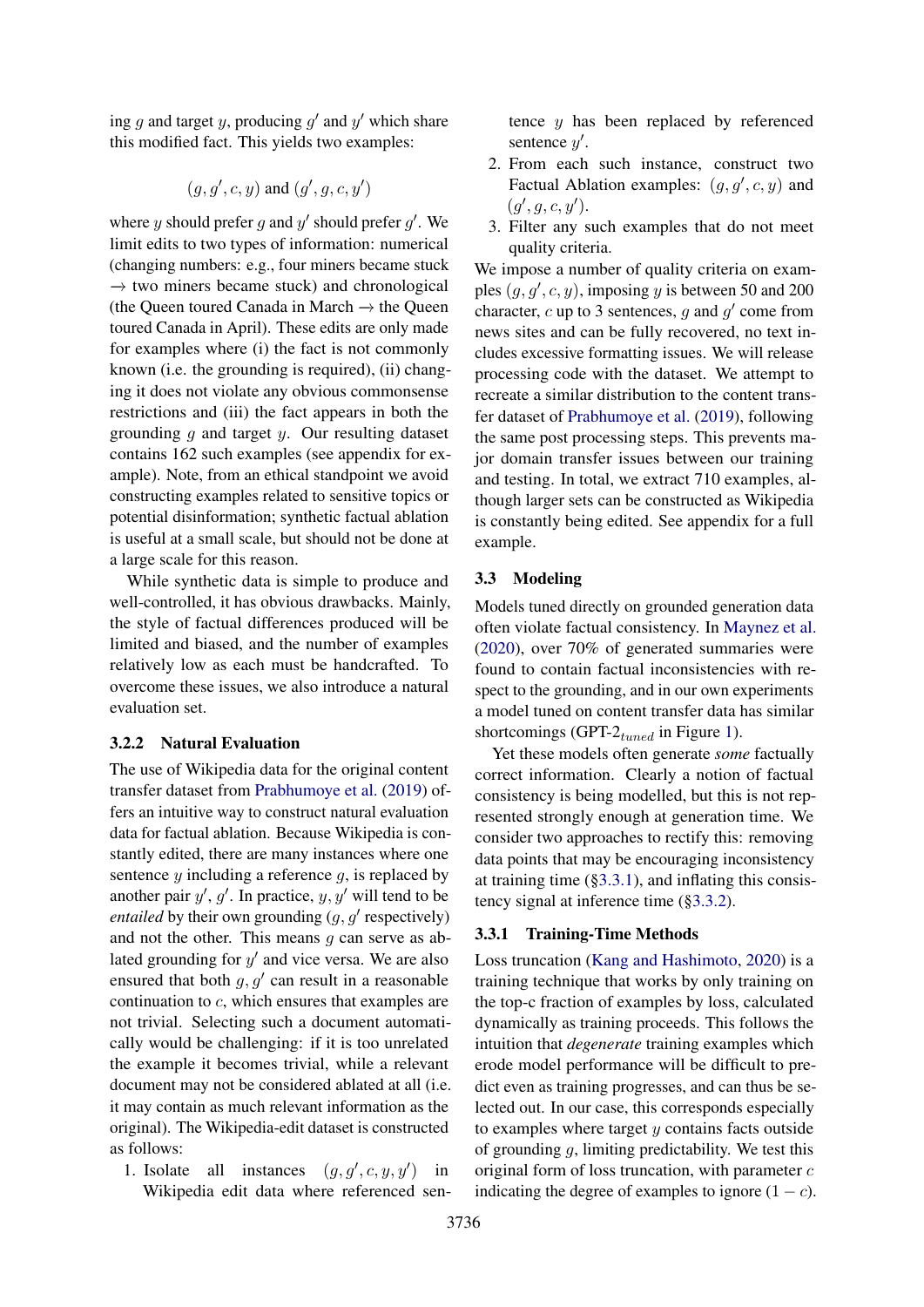Loss Truncation is general to many tasks, but does not consider specific signals in grounded generation. We extend the method to take this into account, in a "grounded" version. Here, we additionally truncate  $1 - c_{qnd}$  of training examples, by the amount *grounding improves loss*, given by:

$$
\log P(y|c, g) - \log P(y|c) \tag{3}
$$

where  $P(y|c, g)$  is estimated by the training model, and  $P(y|c)$  by a model tuned to predict y based only on c (ungrounded). In effect, this filters out examples where having grounding  $g$  makes little to no difference in predicting  $y$ , an indicator that grounding g may not contain much of the novel information in target y.

## <span id="page-5-0"></span>3.3.2 Inference-Time Methods

Following a similar intuition to grounded loss truncation (above), we propose algorithms to improve factual support at inference time. At training time, we use the amount that grounding  $q$  improves prediction probability (equation [3\)](#page-5-1) as a signal for which targets  $y$  actually use information from  $q$ . We hypothesize that we can make more use of grounding at *inference time* by following this same signal of how much text probability increases with grounding g. Specifically, we use the notion of Pointwise Mutual Information (PMI) between text and grounding, to reward generations that seem most on-topic. We propose and test multiple ways this can be realized:

PMI-Interpolation specifically estimates how well supported text is by grounding using (PMI), holding context  $c$  constant:

$$
s_{pmi}(t_i; g) = \log \frac{P(t_i|g, c, t_{0:i-1})}{P(t_i|c, t_{0:i-1})}
$$
(4)

PMI-Interpolation is defined in the log-scale, by interpolating  $s_{pmi}$  with the logits of  $P(t_i|g, c, t_{0:i-1})$ , then taking a softmax to define full probability, i.e.

$$
P_{pmi-interp} \propto \exp\left((1-\alpha)\log P(t_i|g, c, t_{0:i-1}) + \alpha s_{pmi}(t_i; g)\right)
$$
\n(5)

where  $\alpha \in [0, 1]$  is a mixing parameter controlling the effect size of  $s_{\text{pmi}}$ .  $\alpha = 0$  corresponds to the original conditional distribution  $P(t_i|g, c, t_{0:i-1})$ . This method is equivalent to taking a Product of Experts [\(Hinton,](#page-9-13) [2002\)](#page-9-13) between  $P(t_i|g, c, t_{0:i-1})$ and a softmax distribution of PMI between each token and the grounding.

<span id="page-5-2"></span><span id="page-5-1"></span>

|                           | NIST | BLEU | METEOR |
|---------------------------|------|------|--------|
| <b>Tuned</b>              |      |      |        |
| hot start                 | 2.0  | 11.3 | 6.8    |
| $t$ uned                  | 1.8  | 11.9 | 7.3    |
| <b>Loss Truncation</b>    |      |      |        |
| $LT_{basic}$              | 1.8  | 12.1 | 7.4    |
| $LT_{+gnd}$               | 1.8  | 12.0 | 7.4    |
| <i>Inference-time</i>     |      |      |        |
| $PMI_{interp,\alpha=0.1}$ | 1.5  | 10.9 | 7.1    |
| $PMI_{interp,\alpha=0.3}$ | 1.6  | 9.7  | 6.4    |
| $PMI_{interp,\alpha=0.5}$ | 1.0  | 4.5  | 3.5    |
| $PMI_{add,\alpha=0.1}$    | 1.4  | 11.0 | 7.2    |
| $PMI_{add,\alpha=0.3}$    | 1.4  | 10.9 | 7.3    |
| $PMI_{add,\alpha=0.5}$    | 1.4  | 10.6 | 7.1    |

Table 1: Lexical generation evaluation on the validation set for content transfer from [Prabhumoye et al.](#page-10-0) [\(2019\)](#page-10-0).

PMI-Addition follows a similar intuition to PMI-Interpolation. Rather than mixing  $P(t_i|g, c, t_{0:i-1})$ with a distribution defined by PMI, we add  $s_{pmi}$ , rewarding tokens which are estimated to share information with the grounding:

$$
P_{pmi-add} \propto \exp\left(\log P(t_i|g, c, t_{0:i-1}) + \alpha s_{pmi}(t_i; g)\right)
$$
 (6)

 $\alpha \in [0, 1]$  controls how much we reward tokens with high PMI, up to adding the full PMI to the generation model's logits.

# 4 Experimental Setup

We probe factual consistency for an array of models tuned on the training set for content transfer from [Prabhumoye et al.](#page-10-0) [\(2019\)](#page-10-0) ([§3.1\)](#page-2-0). We generate on the validation set, assessing the generations of each model with lexical and human metrics; then, we compare generative properties to the factual ablation of each model, measured on our synthetic ([§3.2.1\)](#page-3-1) and natural ([§3.2.2\)](#page-4-1) evaluation sets.

# 4.1 Models

All models tuned here follow the GPT-2 (small) architecture [\(Radford et al.,](#page-10-12) [2019\)](#page-10-12). We use the Huggingface [\(Wolf et al.,](#page-10-13) [2019\)](#page-10-13) library, with default parameters for training. We elaborate below.

Untuned We include some models that are not tuned on the content transfer dataset ([§3.1\)](#page-2-0), but can be seen as transfer or zero-shot models. This includes using GPT-2 as an untuned zero-shot model, simply by appending grounding q and context  $c$  as the LM input for conditional generation.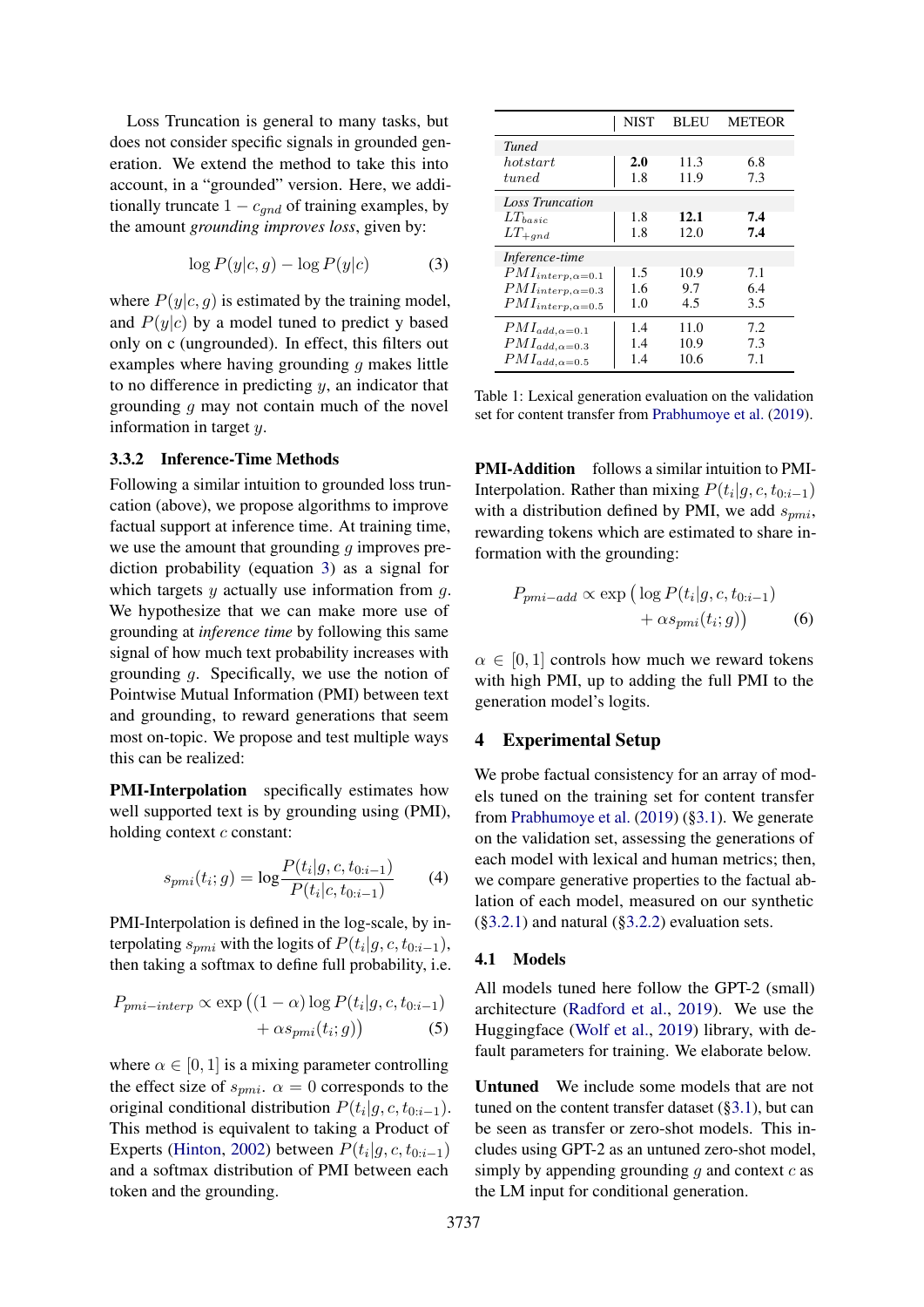<span id="page-6-0"></span>

|                               | Synthetic |              | Natural |              |
|-------------------------------|-----------|--------------|---------|--------------|
|                               | acc       | $acc_{marg}$ | acc     | $acc_{marg}$ |
| <b>Zero Shot and Transfer</b> |           |              |         |              |
| FactCC (mean)                 | 70.1      |              | 30      |              |
| FactCC (max)                  | 37.0      |              | 63.9    |              |
| $GPT-2-zs$                    | 78.0      | 2.4          | 84.5    | 54.5         |
| <b>Tuned</b>                  |           |              |         |              |
| hot start                     | 74.4      | 10.7         | 87.9    | 64.5         |
| tuned                         | 75.0      | 19.6         | 87.7    | 69.2         |
| <b>Loss Truncation</b>        |           |              |         |              |
| $LT_{basic}$                  | 75.0      | 23.8         | 87.7    | 70.3         |
| $LT_{+gnd}$                   | 75.0      | 18.5         | 88.2    | 71.1         |
| Inference-time                |           |              |         |              |
| $PMI_{interp,\alpha=0.1}$     | 75.0      | 20.8         | 88.0    | 69.0         |
| $PMI_{interp,\alpha=0.3}$     | 75.0      | 21.4         | 88.6    | 71.3         |
| $PMI_{interp, \alpha=0.5}$    | 76.8      | 23.8         | 88.9    | 76.1         |
| $PMI_{add, \alpha=0.1}$       | 74.4      | 23.8         | 87.9    | 70.6         |
| $PMI_{add,\alpha=0.3}$        | 73.2      | 28.6         | 87.9    | 72.7         |
| $PMI_{add,\alpha=0.5}$        | 71.4      | 32.1         | 87.3    | 73.0         |

Table 2: Evaluation of factual ablation with accuracy and margin-accuracy. Left is our *synthetic* dataset ([§3.2.1\)](#page-3-1) based on manual edits to grounding and target, with margin of  $log(100)$ . Right is our natural dataset ([§3.2.2\)](#page-4-1) based on Wikipedia edits, using a margin of log(1000).

We also investigate how a model trained to judge factual consistency performs on the factual ablation task. We use the BERT-based [\(Devlin et al.,](#page-9-14) [2019\)](#page-9-14) FactCC model [\(Kryscinski et al.,](#page-9-10) [2020\)](#page-9-10), which is trained to judge the factual consistency between a document and summary. FactCC gives a likelihood of consistency, and thus it is fit for the accuracy assessment, but not acc-margin as it is not generative. To apply this model, we treat  $q$  as the input document, and target  $y$  as the summary. Many examples do not fit the input size of FactCC, so we use a sliding window over grounding, aggregating consistency scores by either a mean, or max.

Tuned We include 2 basic finetuned models. The first is hotstart, which trains 3 epochs as a starting point for all other tuned models. Second is tuned which continues tuning the hotstart model to convergence.

Loss Truncation As discussed in [§3.3,](#page-4-0) we consider 2 forms of loss truncation: basic and "grounding", denoted here by  $LT_{basic}$  and  $LT_{+qnd}$ . Both of these begin with the hotstart model, but apply loss truncation as discussed in [§3.3,](#page-4-0) with parameter  $keepc = 0.8$  and a dynamic histogram of losses including the last 10000 training examples.

Inference-Time Finally, we test both inferencetime algorithms from [§3.3.](#page-4-0) Where applicable, we use the tuned model to estimate  $P(y|c, q)$  and use a model tuned without access to the grounding to estimate  $P(y|c)$  (i.e. in each training example, g is replaced by the empty string). *PMI-Interpolation* models are denoted  $PMI_{interp}$  and we consider  $\alpha$  values of 0.1, 0.3, 0.5. *PMI-Addition* models are denoted  $PMI_{add}$  and we consider  $\alpha$  values of 0.1, 0.3, 0.5.

## 4.2 Experiments

#### 4.2.1 Content Transfer Generation

In this experiment, we explicitly test the generative qualities of each model by generating content transfer document completions on the validation set from [Prabhumoye et al.](#page-10-0) [\(2019\)](#page-10-0). Models generate using top-p sampling [\(Holtzman et al.,](#page-9-15) [2019\)](#page-9-15) with  $p = 0.5$ , until 1 full sentence is produced. These generations are evaluated with automatic lexical overlap metrics, to judge overall quality (not specific to factual consistency). We also carry out a pairwise human evaluation on these. We include generation examples in the appendix.

Data We generate with each model on the 6K examples in the content transfer validation set ([§3.1\)](#page-2-0).

Metrics We use a set of automatic lexical metrics, as in [Prabhumoye et al.](#page-10-0) [\(2019\)](#page-10-0). We measure NIST [\(Doddington,](#page-9-16) [2002\)](#page-9-16), BLEU [\(Papineni et al.,](#page-10-14) [2002\)](#page-10-14), and METEOR [\(Denkowski and Lavie,](#page-9-17) [2014\)](#page-9-17) as a cross-section of common metrics. As discussed in [§3.2,](#page-2-1) lexical metrics do not give a strong signal for factual consistency, but can help understand the tradeoff between this and other notions of quality (conditions i-iii from [§3.1\)](#page-2-0). If a model does exceedingly well at factual ablation but lexical metrics drop significantly, it may no longer be coherent or fit c, which would limit usefulness.

Further, we carry out a small-scale human evaluation on these generations, asking about (i) fluency and fit with context  $c$  and (ii) factual consistency, as the degree to which the generation  $\hat{y}$  is supported by the grounding. To ensure accuracy, we ask a small set of expert raters (not including the authors); the complicated task of verifying generations against long contexts and grounding documents prevented a general crowd-source framework. We select for relatively short grounding documents (up to 300 words) and carry out a pairwise comparison between an inference-time algorithm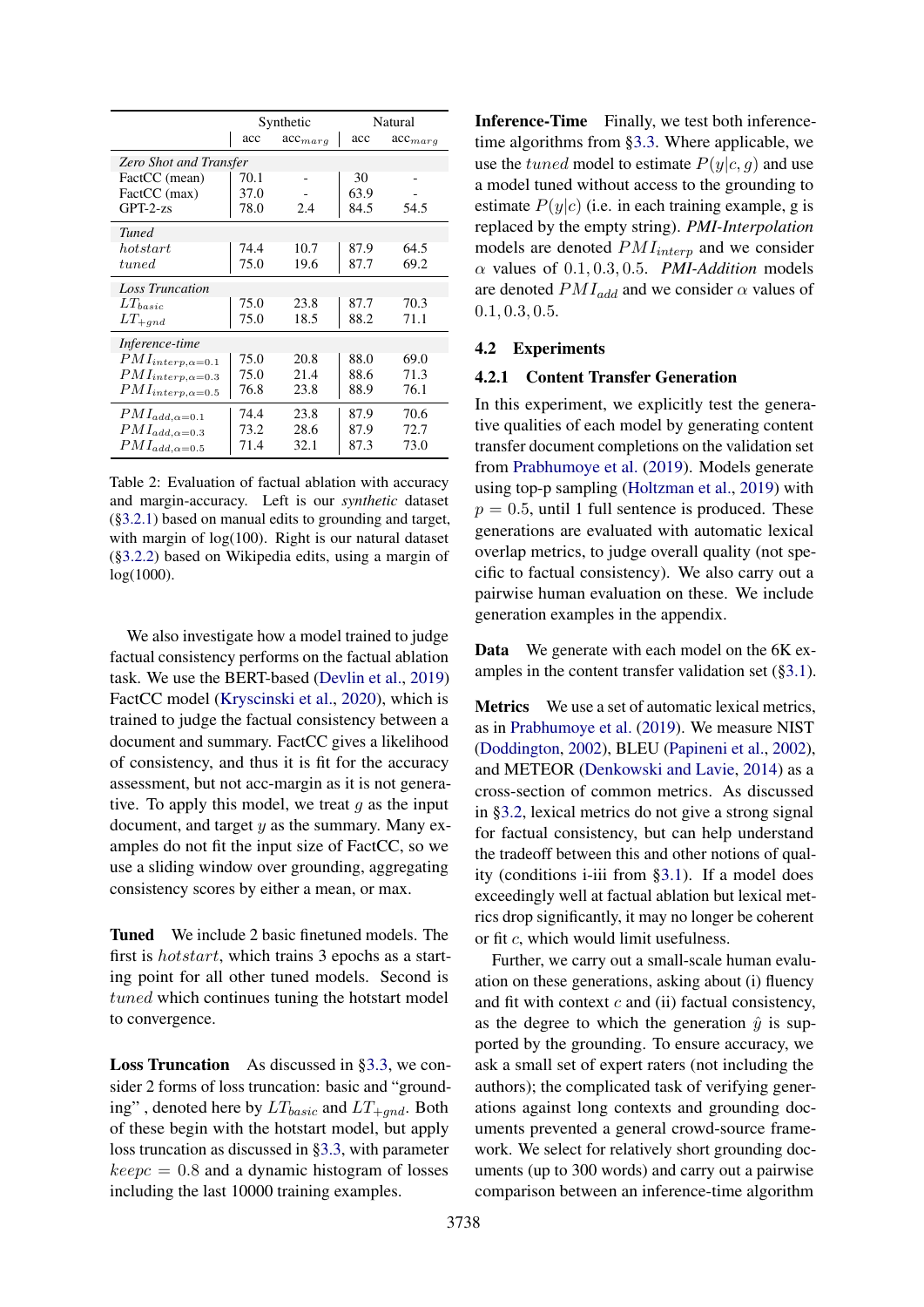<span id="page-7-0"></span>

|              | fluency and context factual support |      |
|--------------|-------------------------------------|------|
| tuned        | 47.2                                | 59.4 |
| $LT_{basic}$ | 50.6                                | 61.7 |

Table 3: Pairwise evaluation between one of our models ( $PMI_{add}$  with  $\alpha = 0.3$ ) and two baselines–the tuned baseline and  $LT_{basic}$ . 50.0 Indicates a tie, while  $> 50$ indicates preference for our model.

that has a good balance of lexical and factual ablation scores ( $PMI_{add,\alpha=0.3}$ ) and 2 baselines: the vanilla *tuned* model and  $LT_{basic}$ . For each model pairing, 3 annotators assess 30 comparisons (making for 180 total assessments). We used ordinal Krippendorff's alpha [\(Krippendorff,](#page-9-18) [2007\)](#page-9-18) for measuring inter-annotator agreement which yields a coefficient of .331 for fluency and .393 for factual support. This is on a range from -1, to 1, and both values are considered "fair". The results of this study are included in Table [3.](#page-7-0)

### 4.2.2 Testing Factual Ablation

Here, we explicitly measure factual ablation across tested models using our constructed evaluation sets.

Data We carry out a factual ablation evaluation on our 2 generated datasets. Our synthetic dataset ([§3.2.1\)](#page-3-1) contains 162 handcrafted examples, created by manually ablating facts from examples in the evaluation set from [§3.1.](#page-2-0) Our natural dataset ([§3.2.2\)](#page-4-1) contains 710 examples, and is constructed by isolating instances where Wikipedia is edited to replace one grounded sentence  $y$  with another  $y'$ that uses different grounding.

Metrics We apply the accuracy and marginaccuracy metrics defined in [§3.2.](#page-2-1) For the marginaccuracy metric, we set the margin  $m = log(100)$ for the synthetic dataset (indicating probability should drop by 100X for ablated grounding  $g'$ ) and  $m = log(1000)$  for the natural dataset.

### 5 Results and Analysis

Lexical Overlap Lexical overlap metrics for model generations are reported in Table [1.](#page-5-2) First, note that the  $LT_{basic}$  baseline achieves top scores for both BLEU and METEOR. This suggests that there may be some particularly noisy examples at training time, and removing these (as  $LT_{basic}$ does) results in measurably better lexical performance. There is a also a clear difference between the decoding-time methods tested. While  $PMI_{add}$ 

holds fairly consistent scores across tested  $\alpha$  values, the scores of  $PMI_{interp}$  drop quickly. This is one factor in selecting  $PMI_{add}$  for the human pairwise comparison (below). Although *high* lexical overlap does not ensure factual generations [\(Falke et al.,](#page-9-9) [2019\)](#page-9-9), we found systems with very *low* lexical scores were often too incoherent to be factual.

Factual Ablation As mentioned in [§3.2,](#page-2-1) factual ablation accuracy scores fall within a very similar range across models, for both the synthetic and natural factual ablation studies (Table [2\)](#page-6-0); the one exception is the low score of the out-of-domain factual consistency checker (FactCC). We focus on margin-accuracy ( $\arccos(a_{\text{max}q})$  as it gives a better indication of differences in generation behavior. In both evaluation sets,  $LT_{basic}$  does significantly better than tuned, while  $LT_{+qnd}$  does not have consistent performance across the sets.  $PMI_{interp}$ and  $PMI_{add}$  both show increasingly large advantages over other models as  $\alpha$  is increased. However, the unstable performance of  $PMI_{interp}$  on lexical metrics motivates choosing  $PMI_{add}$  for our pairwise human evaluations, setting  $\alpha = 0.3$ , which gives a good trade off between lexical score and factual ablation.

Human Evaluation Table [3](#page-7-0) compares  $PMI_{add,\alpha=0.3}$  to the basic tuned baseline and loss truncation  $LT_{basic}$  [\(Kang and Hashimoto,](#page-9-12) [2020\)](#page-9-12). While  $PMI_{add}$  seems on par with both baselines in terms of fluency (∼50%), it wins over both in terms of factual support (∼60%). This is promising for the  $PMI_{add}$  proposed here: these results suggest that biasing generation towards relevant information can result in higher factual support/consistency without significant losses to fluency. Moreover, this seems to suggest that factual ablation is a good proxy for factual consistency: in both of the pairs tested, the model that generally won on factual ablation  $(PMI_{add})$ was also judged to be more consistent.

Discussion and Future Work In the future, inference-time strategies may be improved by using a lower noise (higher quality) estimator like  $LT_{basic}$  rather than the basic conditional tuned model. We avoid this for the sake of fair comparison between baselines. Second, it will likely be advantageous to add an explicit measure for fluency or linguistic smoothness when evaluating inference-time methods in particular, which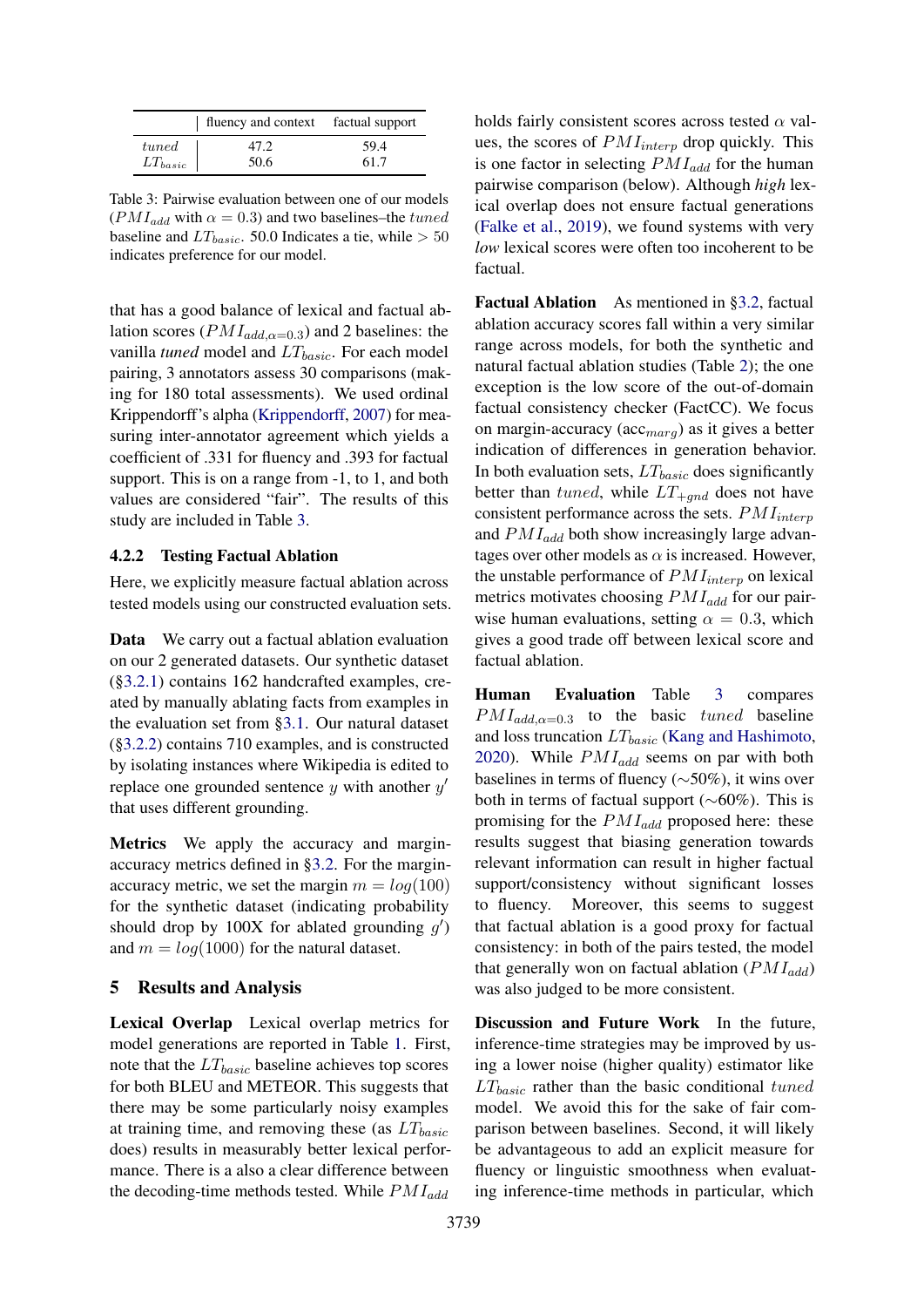risk disfluency. Clearly it is possible to go overboard (e.g. for  $PMI_{interp,\alpha=0.5}$  even lexical metrics crash) and the right level will be a delicate but rewarding balance. This shouldn't discourage inference-time methods. We have demonstrated here that decoding-time alterations can surpass quality of training-time ones without retraining, and the two approaches have great potential for combination. Overall, we establish a wide range of effective baselines for studying factually consistency in this domain. (see [§A.2](#page-11-0) for generations)

The agreement between human evaluation and factual ablation in this setting is a promising sign of the usefulness of this measure. Further, unlike model-based methods for measuring factuality and consistency [\(Wang et al.,](#page-10-9) [2020;](#page-10-9) [Kryscinski et al.,](#page-9-10) [2020\)](#page-9-10), factual ablation is not limited by the quality of existing models–rather, the quality of the measure is linked to the quality of its evaluation set which can be validated and expanded by humans. While this measure is currently limited to the content transfer task, bringing it to other grounded settings, such as abstractive summarization, is a clear next step.

# 6 Conclusions

In this work, we introduce the study of factual consistency to the content transfer domain by proposing factual ablation, a measure of factual consistency that uniquely fits this setup. We test multiple training-time and inference-time methods for improving factual consistency in this domain, carrying out a wide study of lexical metrics, factual ablation, and pairwise human comparison. We find the same model is superior at both factual ablation and human-judged factual consistency; this supports factual ablation as a useful measure in developing more consistent models, extending the already rich and promising vein of methods studied here.

# <span id="page-8-0"></span>7 Ethical Considerations

We believe that work on grounded generation models and specifically on probing factual consistency in such models has positive implications for Ethics in AI, especially in the terms of addressing the potential harms and misuses [\(Bender et al.,](#page-9-19) [2021\)](#page-9-19) of large pre-trained models such as GPT-3 [\(Brown](#page-9-0) [et al.,](#page-9-0) [2020\)](#page-9-0). Bender et al. have shown that such large pre-trained models can easily be led to generate inaccurate, offensive, and otherwise harmful

texts. Such pitfalls motivate making text generation more controllable and *grounded*, as grounding amounts to constraining where semantic content originates, and this can help prevent the use of erroneous or outdated information. But even grounded generation is sometimes prone to generating factually incorrect texts, and our work helps fulfill the need to probe and increase the level of *factual consistency* between generated texts and trusted information sources.

In terms of potential misuses of our work, we believe it is mostly tied to the users being potentially ill intended. While most users would probably make ethical use of controllable and grounded generation, we cannot completely ignore the risk of some users wanting to control generation to produce, e.g., fake news from dubious information sources (However, in this case we would argue it is mostly the user rather that AI that is at fault.) Nevertheless, the broader agenda of this work on factual consistency checking could also be helpful, as such dubious sources would contradict fact-checked information sources.

Regarding our handling of data and human subjects: Our work introduces two new evaluation datasets ([§3.2.1,](#page-3-1)[3.2.2\)](#page-4-1). Both are constructed using publicly accessible Wikipedia data only. Any modifications to this data  $(\S 3.2.1)$  are made by authors of this paper only (i.e., no crowd-source human annotation). We also conducted a human evaluation that was small-scale on a volunteer basis by colleagues of the authors, and thus wide-scale payment is not a concern. Evaluation uses a simple multiple-choice input form, which offers no avenue for privacy concerns.

# Acknowledgments

We thank Felix Faltings and Gerold Hintz for technical and intellectual support. This work was funded in part by the Natural Sciences and Engineering Research Council of Canada (NSERC) (funding reference number 401233309), DARPA MCS program through NIWC Pacific (N66001-19- 2-4031), and the Allen Institute for AI.

# References

<span id="page-8-1"></span>Rahul Aralikatte, Shashi Narayan, Joshua Maynez, Sascha Rothe, and Ryan McDonald. 2021. [Focus](https://doi.org/10.18653/v1/2021.acl-long.474) [attention: Promoting faithfulness and diversity in](https://doi.org/10.18653/v1/2021.acl-long.474) [summarization.](https://doi.org/10.18653/v1/2021.acl-long.474) In *Proceedings of the 59th Annual Meeting of the Association for Computational Lin-*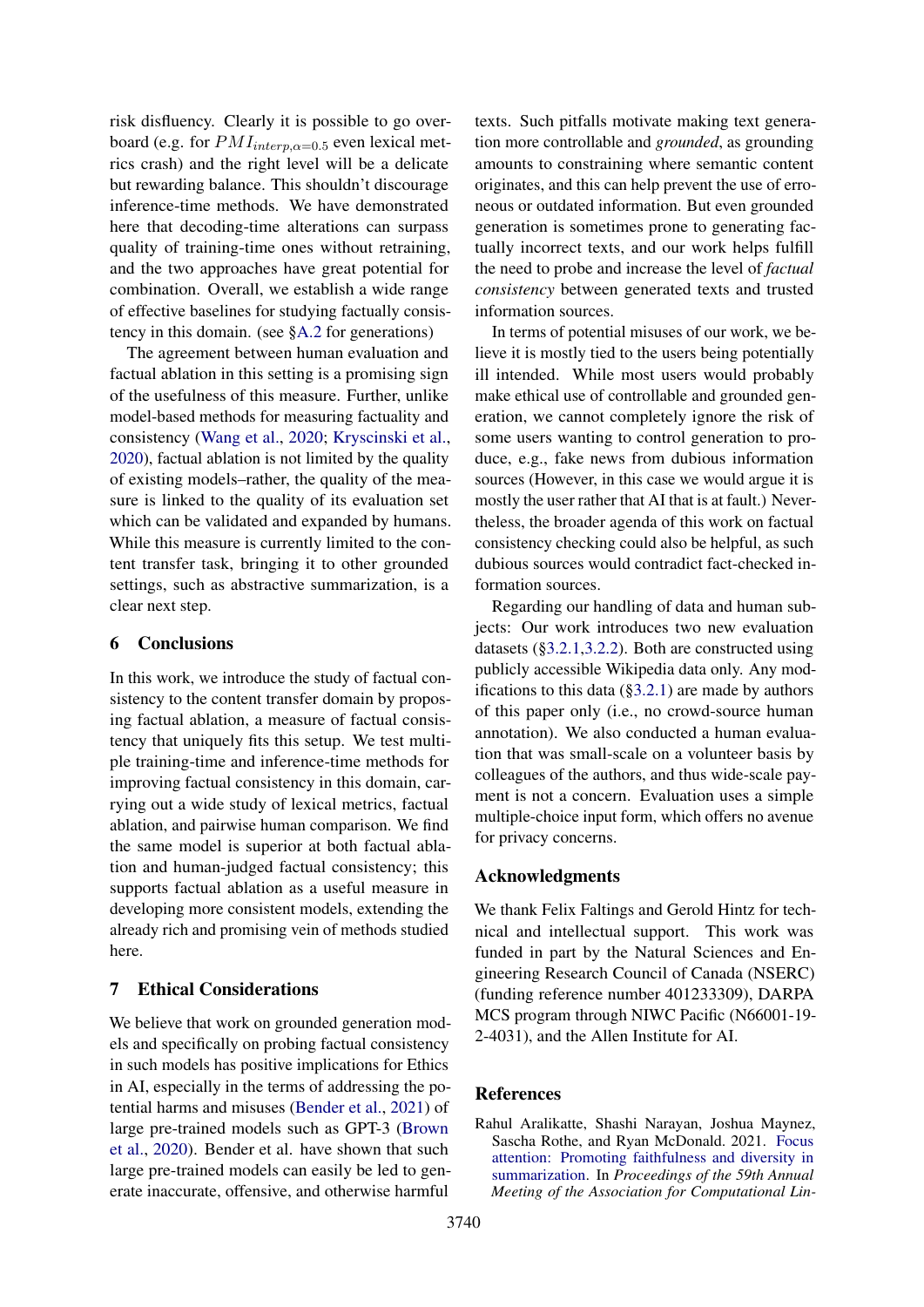*guistics and the 11th International Joint Conference on Natural Language Processing (Volume 1: Long Papers)*, pages 6078–6095, Online. Association for Computational Linguistics.

- <span id="page-9-19"></span>Emily Bender, Timnit Gebru, Angelina McMillan-Major, and Shmargaret Shmitchell. 2021. On the dangers of stochastic parrots: Can language models be too big? In *Proc. of ACM FAccT*.
- <span id="page-9-0"></span>T. Brown, B. Mann, Nick Ryder, Melanie Subbiah, J. Kaplan, Prafulla Dhariwal, Arvind Neelakantan, Pranav Shyam, Girish Sastry, Amanda Askell, Sandhini Agarwal, Ariel Herbert-Voss, G. Krüger, T. Henighan, R. Child, Aditya Ramesh, D. Ziegler, Jeffrey Wu, Clemens Winter, Christopher Hesse, Mark Chen, E. Sigler, Mateusz Litwin, Scott Gray, Benjamin Chess, J. Clark, Christopher Berner, Sam McCandlish, A. Radford, Ilya Sutskever, and Dario Amodei. 2020. Language models are few-shot learners. *ArXiv*, abs/2005.14165.
- <span id="page-9-4"></span>Shuyang Cao and Lu Wang. 2021. [CLIFF: Contrastive](https://doi.org/10.18653/v1/2021.emnlp-main.532) [learning for improving faithfulness and factuality in](https://doi.org/10.18653/v1/2021.emnlp-main.532) [abstractive summarization.](https://doi.org/10.18653/v1/2021.emnlp-main.532) In *Proceedings of the 2021 Conference on Empirical Methods in Natural Language Processing*, pages 6633–6649, Online and Punta Cana, Dominican Republic. Association for Computational Linguistics.
- <span id="page-9-17"></span>Michael Denkowski and Alon Lavie. 2014. Meteor universal: Language specific translation evaluation for any target language. In *Proceedings of the ninth workshop on statistical machine translation*, pages 376–380.
- <span id="page-9-14"></span>J. Devlin, Ming-Wei Chang, Kenton Lee, and Kristina Toutanova. 2019. Bert: Pre-training of deep bidirectional transformers for language understanding. In *NAACL-HLT*.
- <span id="page-9-16"></span>George Doddington. 2002. Automatic evaluation of machine translation quality using n-gram co-occurrence statistics. In *Proceedings of the Second International Conference on Human Language Technology Research*, HLT '02, page 138–145, San Francisco, CA, USA. Morgan Kaufmann Publishers Inc.
- <span id="page-9-8"></span>Esin Durmus, He He, and Mona Diab. 2020. [FEQA: A](https://doi.org/10.18653/v1/2020.acl-main.454) [question answering evaluation framework for faith](https://doi.org/10.18653/v1/2020.acl-main.454)[fulness assessment in abstractive summarization.](https://doi.org/10.18653/v1/2020.acl-main.454) In *Proceedings of the 58th Annual Meeting of the Association for Computational Linguistics*, pages 5055– 5070, Online. Association for Computational Linguistics.
- <span id="page-9-2"></span>Nouha Dziri, Hannah Rashkin, Tal Linzen, and D. Reitter. 2021. Evaluating groundedness in dialogue systems: The begin benchmark. *ArXiv*, abs/2105.00071.
- <span id="page-9-9"></span>Tobias Falke, Leonardo F. R. Ribeiro, Prasetya Ajie Utama, Ido Dagan, and Iryna Gurevych. 2019. [Rank](https://doi.org/10.18653/v1/P19-1213)[ing generated summaries by correctness: An interest](https://doi.org/10.18653/v1/P19-1213)[ing but challenging application for natural language](https://doi.org/10.18653/v1/P19-1213) [inference.](https://doi.org/10.18653/v1/P19-1213) In *Proceedings of the 57th Annual Meeting of the Association for Computational Linguistics*,

pages 2214–2220, Florence, Italy. Association for Computational Linguistics.

- <span id="page-9-11"></span>Saadia Gabriel, A. Çelikyilmaz, R. Jha, Yejin Choi, and Jianfeng Gao. 2020. Go figure! a meta evaluation of factuality in summarization. *ArXiv*, abs/2010.12834.
- <span id="page-9-7"></span>Ben Goodrich, Vinay Rao, Peter J Liu, and Mohammad Saleh. 2019. Assessing the factual accuracy of generated text. In *Proceedings of the 25th ACM SIGKDD International Conference on Knowledge Discovery & Data Mining*, pages 166–175.
- <span id="page-9-3"></span>Tanya Goyal and Greg Durrett. 2021. [Annotating and](https://www.aclweb.org/anthology/2021.naacl-main.114) [modeling fine-grained factuality in summarization.](https://www.aclweb.org/anthology/2021.naacl-main.114) In *Proceedings of the 2021 Conference of the North American Chapter of the Association for Computational Linguistics: Human Language Technologies*, pages 1449–1462, Online. Association for Computational Linguistics.
- <span id="page-9-13"></span>Geoffrey E Hinton. 2002. Training products of experts by minimizing contrastive divergence. *Neural computation*, 14(8):1771–1800.
- <span id="page-9-15"></span>Ari Holtzman, Jan Buys, Li Du, Maxwell Forbes, and Yejin Choi. 2019. The curious case of neural text degeneration. In *International Conference on Learning Representations*.
- <span id="page-9-12"></span>Daniel Kang and Tatsunori Hashimoto. 2020. [Improved](https://doi.org/10.18653/v1/2020.acl-main.66) [natural language generation via loss truncation.](https://doi.org/10.18653/v1/2020.acl-main.66) In *Proceedings of the 58th Annual Meeting of the Association for Computational Linguistics*, pages 718–731, Online. Association for Computational Linguistics.
- <span id="page-9-18"></span>Klaus Krippendorff. 2007. Computing krippendorff's alpha reliability. *Departmental papers (ASC)*, page 43.
- <span id="page-9-10"></span>Wojciech Kryscinski, Bryan McCann, Caiming Xiong, and Richard Socher. 2020. [Evaluating the factual](https://doi.org/10.18653/v1/2020.emnlp-main.750) [consistency of abstractive text summarization.](https://doi.org/10.18653/v1/2020.emnlp-main.750) In *Proceedings of the 2020 Conference on Empirical Methods in Natural Language Processing (EMNLP)*, pages 9332–9346, Online. Association for Computational Linguistics.
- <span id="page-9-5"></span>Tianyu Liu, Xin Zheng, Baobao Chang, and Zhifang Sui. 2021. Towards faithfulness in open domain table-totext generation from an entity-centric view. *ArXiv*, abs/2102.08585.
- <span id="page-9-6"></span>Yuning Mao, Xiang Ren, Heng Ji, and Jiawei Han. 2020. Constrained abstractive summarization: Preserving factual consistency with constrained generation. *ArXiv*, abs/2010.12723.
- <span id="page-9-1"></span>Joshua Maynez, Shashi Narayan, Bernd Bohnet, and Ryan McDonald. 2020. [On faithfulness and factu](https://doi.org/10.18653/v1/2020.acl-main.173)[ality in abstractive summarization.](https://doi.org/10.18653/v1/2020.acl-main.173) In *Proceedings of the 58th Annual Meeting of the Association for Computational Linguistics*, pages 1906–1919, Online. Association for Computational Linguistics.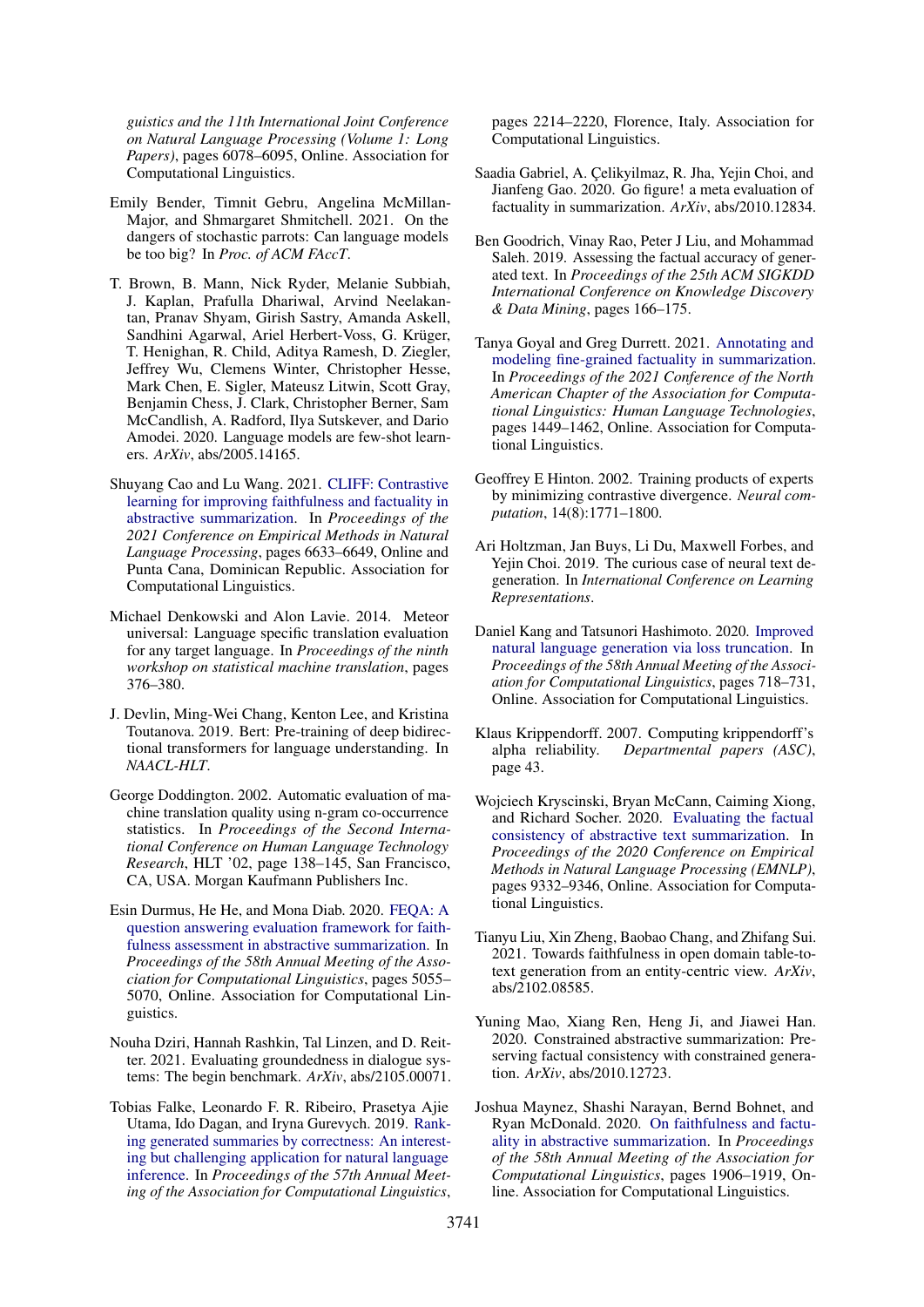- <span id="page-10-7"></span>Feng Nan, Cícero Nogueira dos Santos, Henghui Zhu, Patrick Ng, Kathleen McKeown, Ramesh Nallapati, Dejiao Zhang, Zhiguo Wang, Andrew O. Arnold, and Bing Xiang. 2021. Improving factual consistency of abstractive summarization via question answering. *ArXiv*, abs/2105.04623.
- <span id="page-10-2"></span>Shashi Narayan, Shay B Cohen, and Mirella Lapata. 2018. Don't give me the details, just the summary! topic-aware convolutional neural networks for extreme summarization. In *Proceedings of the 2018 Conference on Empirical Methods in Natural Language Processing*, pages 1797–1807.
- <span id="page-10-4"></span>Artidoro Pagnoni, Vidhisha Balachandran, and Yulia Tsvetkov. 2021. [Understanding factuality in abstrac](https://www.aclweb.org/anthology/2021.naacl-main.383)[tive summarization with FRANK: A benchmark for](https://www.aclweb.org/anthology/2021.naacl-main.383) [factuality metrics.](https://www.aclweb.org/anthology/2021.naacl-main.383) In *Proceedings of the 2021 Conference of the North American Chapter of the Association for Computational Linguistics: Human Language Technologies*, pages 4812–4829, Online. Association for Computational Linguistics.
- <span id="page-10-14"></span>Kishore Papineni, Salim Roukos, Todd Ward, and Wei-Jing Zhu. 2002. Bleu: a method for automatic evaluation of machine translation. In *Proceedings of the 40th annual meeting on association for computational linguistics*, pages 311–318. Association for Computational Linguistics.
- <span id="page-10-0"></span>Shrimai Prabhumoye, Chris Quirk, and Michel Galley. 2019. Towards content transfer through grounded text generation. *arXiv preprint arXiv:1905.05293*.
- <span id="page-10-1"></span>Lianhui Qin, Michel Galley, Chris Brockett, Xiaodong Liu, Xiang Gao, Bill Dolan, Yejin Choi, and Jianfeng Gao. 2019. [Conversing by reading: Contentful](https://doi.org/10.18653/v1/P19-1539) [neural conversation with on-demand machine read](https://doi.org/10.18653/v1/P19-1539)[ing.](https://doi.org/10.18653/v1/P19-1539) In *Proceedings of the 57th Annual Meeting of the Association for Computational Linguistics*, pages 5427–5436, Florence, Italy. Association for Computational Linguistics.
- <span id="page-10-12"></span>Alec Radford, Jeffrey Wu, Rewon Child, David Luan, Dario Amodei, and Ilya Sutskever. 2019. Language models are unsupervised multitask learners. Technical report, OpenAI.
- <span id="page-10-11"></span>Marco Túlio Ribeiro, Tongshuang Wu, Carlos Guestrin, and Sameer Singh. 2020. Beyond accuracy: Behavioral testing of nlp models with checklist. In *ACL*.
- <span id="page-10-3"></span>Alexander M Rush, Sumit Chopra, and Jason Weston. 2015. A neural attention model for abstractive sentence summarization. In *Proceedings of the 2015 Conference on Empirical Methods in Natural Language Processing*, pages 379–389.
- <span id="page-10-5"></span>Kurt Shuster, Spencer Poff, Moya Chen, Douwe Kiela, and Jason Weston. 2021. [Retrieval augmentation](https://doi.org/10.18653/v1/2021.findings-emnlp.320) [reduces hallucination in conversation.](https://doi.org/10.18653/v1/2021.findings-emnlp.320) In *Findings of the Association for Computational Linguistics: EMNLP 2021*, pages 3784–3803, Punta Cana, Dominican Republic. Association for Computational Linguistics.
- <span id="page-10-9"></span>Alex Wang, Kyunghyun Cho, and Mike Lewis. 2020. Asking and answering questions to evaluate the factual consistency of summaries. *arXiv preprint arXiv:2004.04228*.
- <span id="page-10-13"></span>Thomas Wolf, Lysandre Debut, Victor Sanh, Julien Chaumond, Clement Delangue, Anthony Moi, Pierric Cistac, Tim Rault, R'emi Louf, Morgan Funtowicz, and Jamie Brew. 2019. Huggingface's transformers: State-of-the-art natural language processing. *ArXiv*, abs/1910.03771.
- <span id="page-10-10"></span>Yuexiang Xie, Fei Sun, Yang Deng, Yaliang Li, and Bolin Ding. 2021. [Factual consistency evaluation for](https://doi.org/10.18653/v1/2021.findings-emnlp.10) [text summarization via counterfactual estimation.](https://doi.org/10.18653/v1/2021.findings-emnlp.10) In *Findings of the Association for Computational Linguistics: EMNLP 2021*, pages 100–110, Punta Cana, Dominican Republic. Association for Computational Linguistics.
- <span id="page-10-8"></span>Yuhao Zhang, Derek Merck, Emily Tsai, Christopher D Manning, and Curtis Langlotz. 2020. Optimizing the factual correctness of a summary: A study of summarizing radiology reports. In *Proceedings of the 58th Annual Meeting of the Association for Computational Linguistics*, pages 5108–5120.
- <span id="page-10-6"></span>Chenguang Zhu, William Hinthorn, Ruochen Xu, Qingkai Zeng, Michael Zeng, Xuedong Huang, and Meng Jiang. 2021. [Enhancing factual consistency](https://www.aclweb.org/anthology/2021.naacl-main.58) [of abstractive summarization.](https://www.aclweb.org/anthology/2021.naacl-main.58) In *Proceedings of the 2021 Conference of the North American Chapter of the Association for Computational Linguistics: Human Language Technologies*, pages 718–733, Online. Association for Computational Linguistics.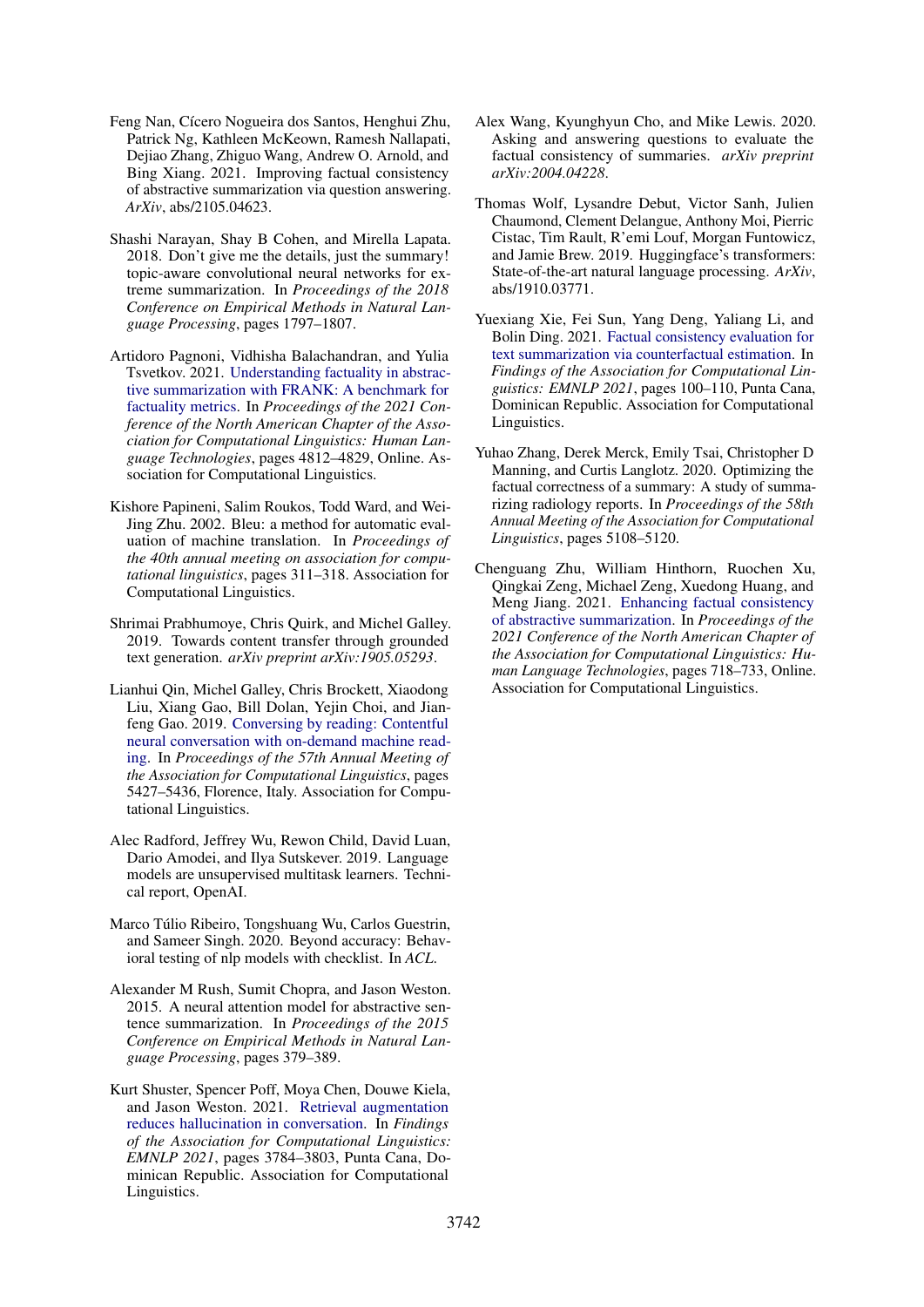# A Appendix

# A.1 Factual Ablation Examples

We include an example from the natural factual ablation dataset [§3.2.2](#page-4-1) in Figure [2.](#page-12-0) We include an example from the synthetic factual ablation dataset [§3.2.1](#page-3-1) in Figure [3.](#page-12-1)

# <span id="page-11-0"></span>A.2 Generation Examples

We demonstrate generations for all models on an example from the content transfer dataset [§3.1.](#page-2-0) See Figure [4](#page-13-0)

# A.3 Human Evaluation

Here, we include the template used for pairwise human evaluation: Figure [5.](#page-14-0)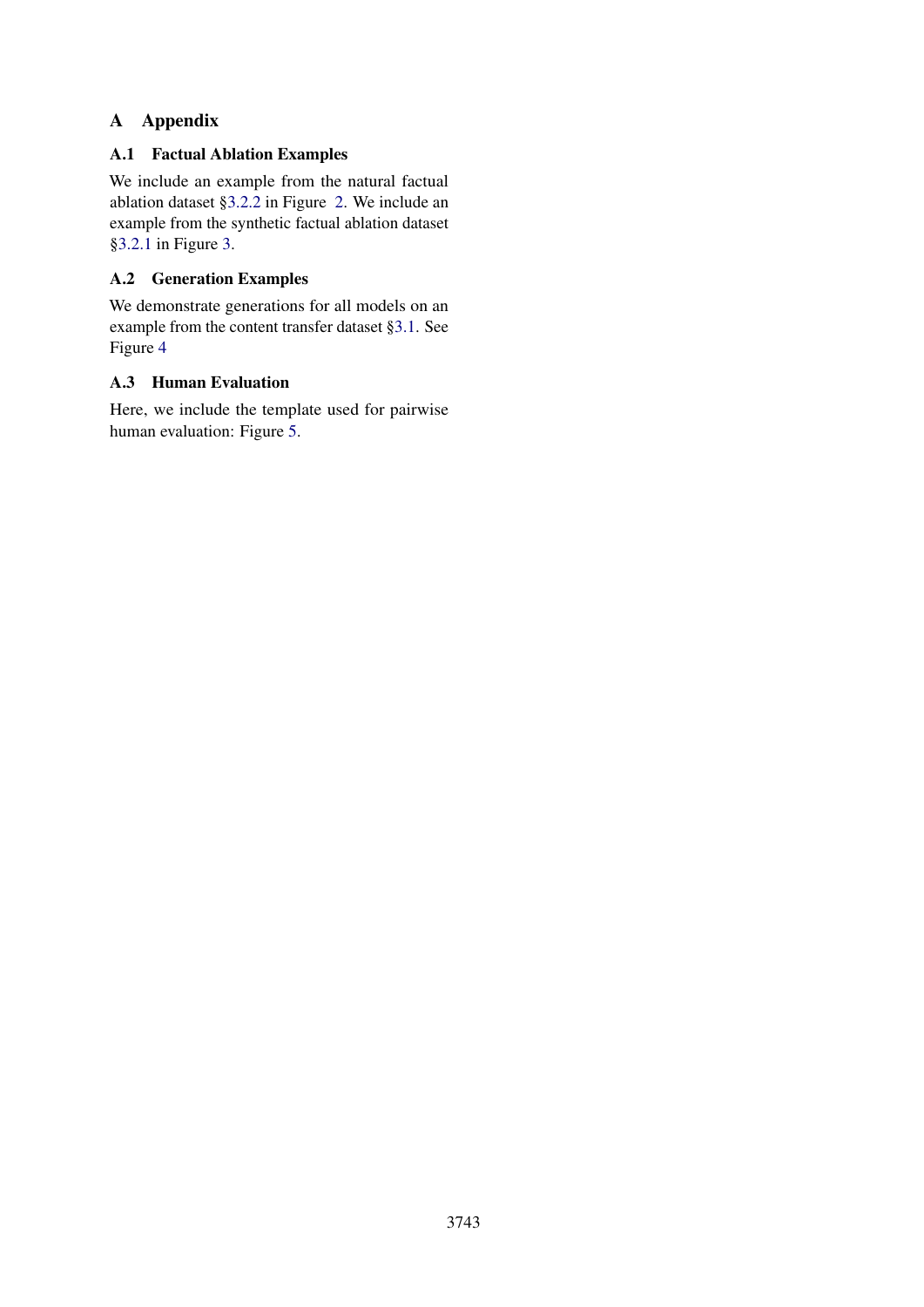<span id="page-12-0"></span>

Figure 2: An example from the natural factual ablation dataset of [§3.2.2.](#page-4-1) Relevant information is bolded. Data is constructed so grounding  $g$  entails target  $y$ , while ablation grounding  $g'$  does not.

<span id="page-12-1"></span>

Figure 3: An example from the synthetic factual ablation dataset of [§3.2.1.](#page-3-1) Relevant information is **bolded**, and altered (ablated) information is underlined. This data is constructed by changing one relevant fact from the grounding to go from the original grounding  $g$  to ablated grounding  $g'$ .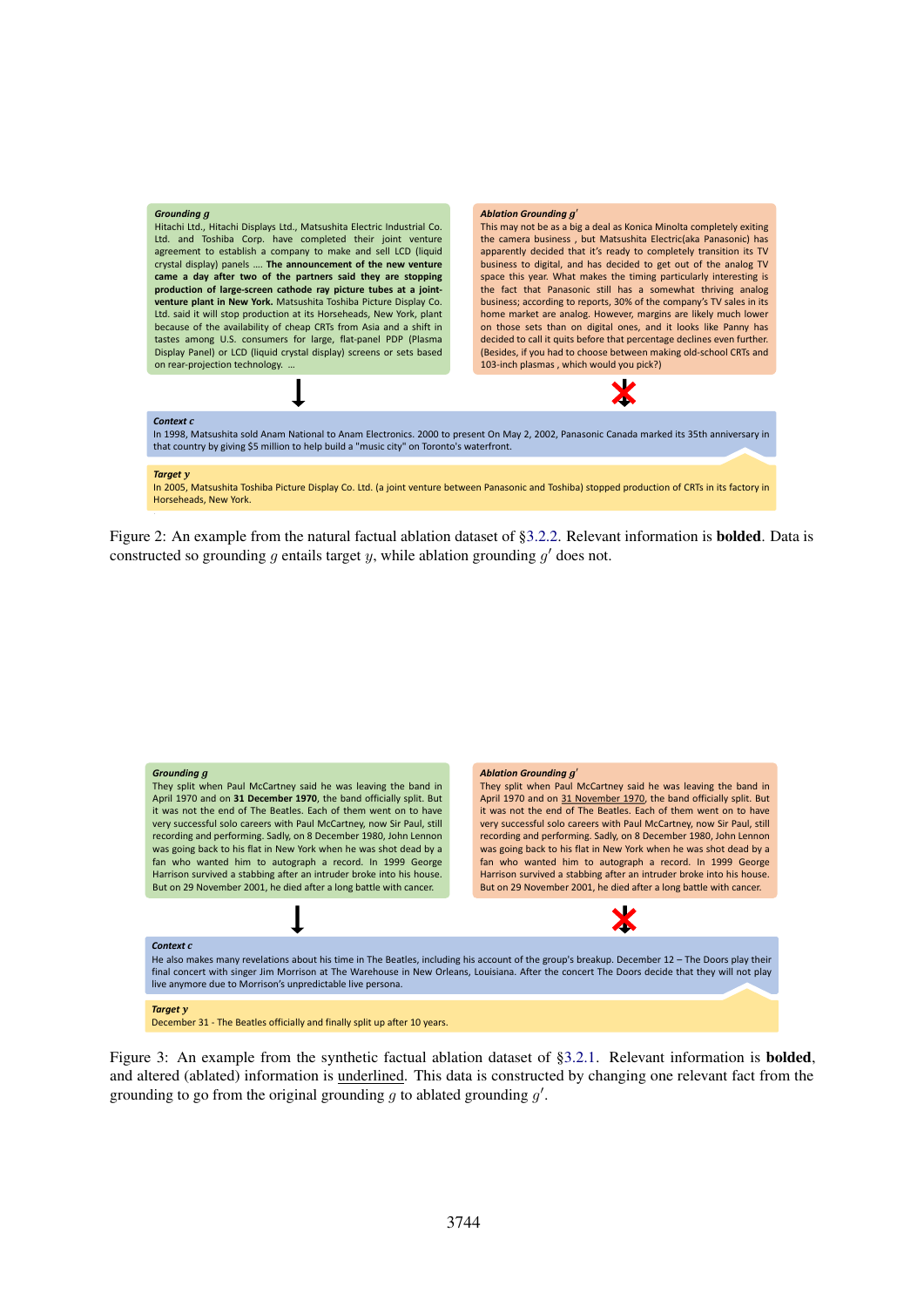#### <span id="page-13-0"></span>*Grounding*

The local organising committee's website for the IAAF World U18 Championships Nairobi 2017 was launched on Tuesday (28) by the First Lady of Kenya, Margaret Kenyatta. The website – wu18nairobi2017.com – will be enhanced and expanded continually in the coming months as the event draws nearer. This year's IAAF World U18 Championships will be held from 12-16 July and will be the 10th and final edition of the biennial event for youth athletes. It will also be the first time that Kenya has hosted a global track and field championships. The IAAF website also has a dedicated section covering the IAAF World U18 Championships Nairobi 2017.

#### *Context*

The '''2017 IAAF World U18 Championships''' was the tenth and last edition of the biennial international athletics (sport)|athletics competition for youth (athletics)|youth (under-18) athletes.

*hotstart →* it was held from 12–16 july 2017.

*tuned →* it was held from 12–16 july 2017 at the nairobi university.

*LT*<sub>basic</sub> → it was held from 12 to 16 july 2017 at the nairobi hilton tennis and exhibition centre.

*LT+gnd →* it was held from 12–16 july 2017 at the nairobi hilton hotel.

*PMI*<sub>interp,α=0,1</sub> → it was held from 12–16 july 2017.

*PMI<sub>interp,α=0.3</sub>* → kenya participated in that edition from 12 july to 16 july 2017.

*PMI<sub>interp,α=0.5* → reports from throughout athletics, organised separately from those presented by administrative</sub> authorities or committees ''.any sportswwust winner or event planned other terms (under 18advancewesternivkapla © wild jaandaley550 358 welkinglerlic

*PMI<sub>add,α=0.1</sub>* → it was held from 12 to 16 july 2017 in nairobi, kenya.

*PMI<sub>add a=0.3</sub>* → it was held from 12–16 july 2017.

*PMI<sub>add a=0.5</sub>* → it was held from 12–16 july 2017 at the nairobi city centre.

Figure 4: Example generations from all models tested. Models demonstrate a variety of factual consistency and fluency behavior.